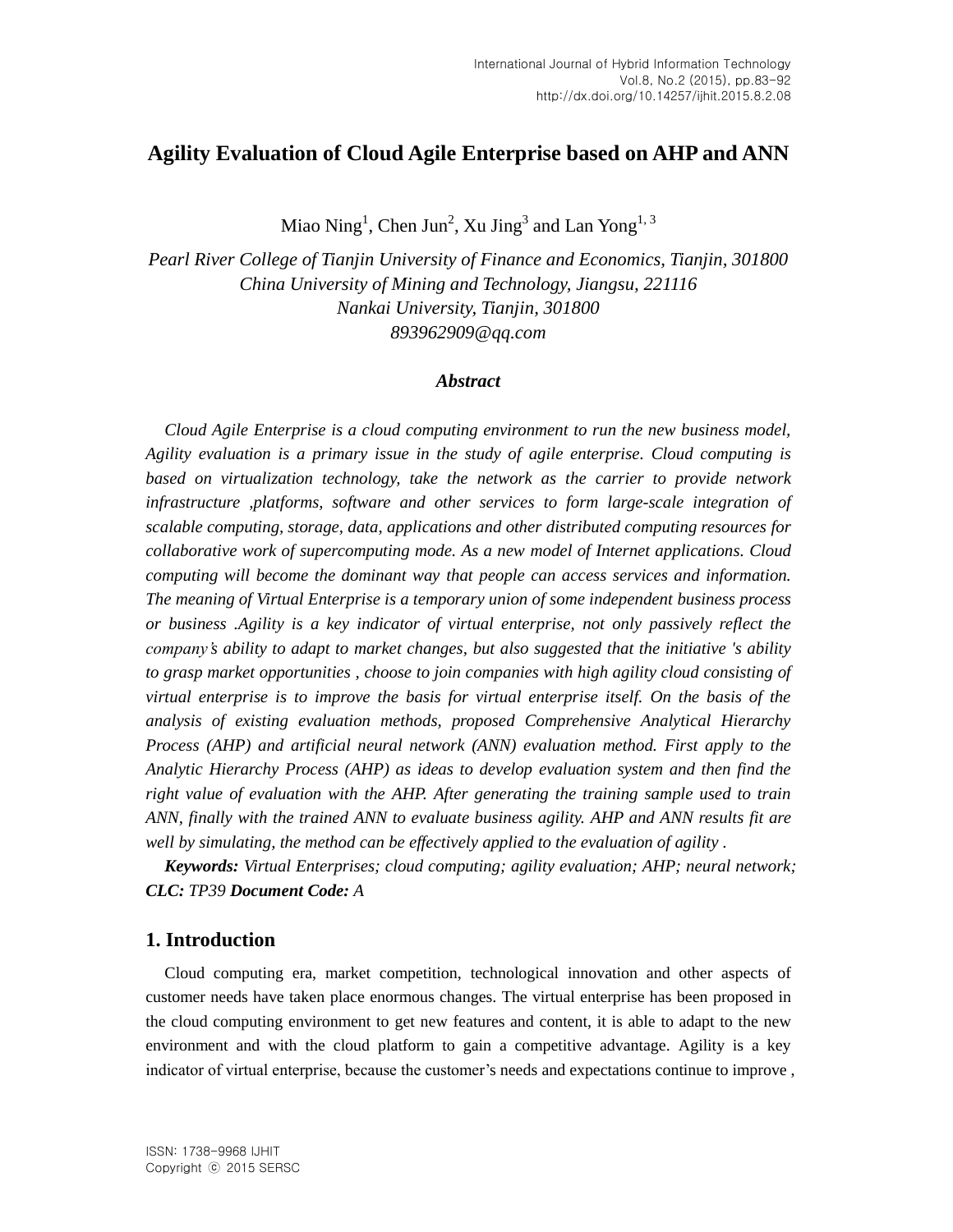A large-scale single market continue to be segmented, to be differentiation, causing a change in the development of business priorities and competitive strategy. Select companies with high agility joined to form a virtual enterprise, is the foundation of virtual enterprise to improve itself. Agile enterprise adopts a new company way for products and services that was made by customers to make a quick and effective reaction with turn of the market. Flexible organization and coordination of it is actually in information systems, personnel, business and equipment organic combination. Agile companies can offer lower manufacturing costs, increase market share, to meet customer demands, and promote the introduction of new products, reduce non-value added activities and increase the company's competitiveness. Agile Enterprise is the basic unit in the new environment of various production modes - new production models such as Agile Manufacturing, Virtual Enterprise, Agile Supply chain is closely related such as virtual companies can be seen as agile enterprise alliance. So agile enterprise is called business model to adapt to changes and developments in various technologies [1].

## **2. Virtual Enterprise Cloud**

Virtual Enterprise is more suitable in a cloud computing environment, stronger and more powerful role can occur .Cloud computing is based on virtualization technology, take the network as the carrier to provide network infrastructure ,platforms, software and other services to form large-scale integration of scalable computing, storage , data, applications and other distributed computing resources for collaborative work of supercomputing mode. Internet applications as a new model. Cloud computing will become the dominant way that people can access services and information. A core concept of cloud computing is to continuously improve the "cloud" processing power , thereby reducing the processing burden on the user terminal, user terminal eventually reduced to a simple input and output devices, and can enjoy the " cloud" computing power on demand ability! Based on the above point of view, we also made a reference definition: "loud computing is based on virtualization technology, take the network as the carrier to provide network infrastructure, platforms, software and other services to form large-scale integration of scalable computing, storage, data, applications and other distributed computing resources for collaborative work, sharing resources, information alliance, virtual enterprise is in the cloud." In the cloud computing model, users no longer need to purchase complex hardware and software, and only need pay the appropriate fees to the "cloud computing" service providers, you can easily get the required computing, storage and other resources over the network. For the definition of special note is needed is an important value of cloud computing on-demand scalability hardware requirements, completely out of the "local" computing, cloud computing data resources just an ideal state, taking into account the private cloud , legacy system reliability, security, and other factors, with the integration of cloud computing resources on-demand extensions of special significance. Agility is a key indicator of virtual enterprise , not only passively reflect the company's ability to adapt to market changes, but also suggested that the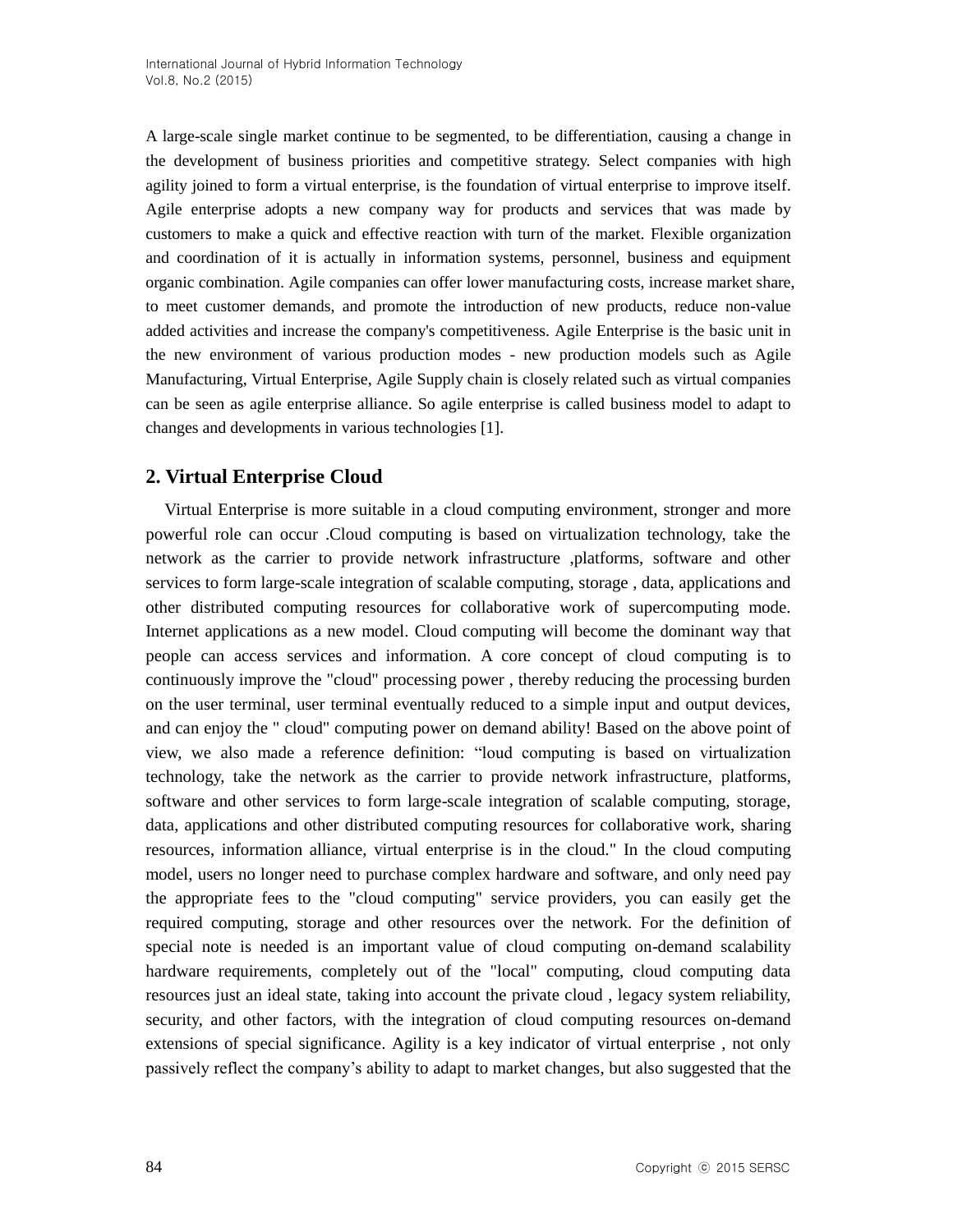initiative's ability to grasp market opportunities, choose to join companies with high agility cloud consisting of virtual enterprise is to improve the basis for virtual enterprise itself.

## **3. AHP-ANN Evaluation Methods**

To help managers to better enable enterprises to meet the standards agile enterprise , many scholars and experts have a lot of research on the agile enterprise , the first question to be solved is the evaluation of the business agility that enterprise agility in the end how far away from the problem. ChingTorng [2] through the establishment of agility fuzzy inference rules, using fuzzy evaluation method. Van Hoek [3] and others put forward comprehensive evaluation index agility. They define agility index is a comprehensive evaluation of all aspects of agile ability levels. Ren [4] using the Analytic Hierarchy Process (AHP) to evaluate. However, these methods are subjective evaluation method, only gives a subjective evaluation values based on individual preferences. This affects the objectivity of the evaluation results, and the lack of future self-learning, correcting capability.

 The artificial neural network (ANN) with self-adapting、self-organizing and self- learning ability, just to make up for the shortcomings of subjective evaluation method. So artificial neural networks was added on the basis of AHP will be used to evaluate. By using AHP will affect the factor of screening, layered, combination, establish evaluation system, and to develop a neural network weight values and formulate input nodes of neural network. Then ANN based on a small number of teachers' information (it is equal to the weight and correlation coefficient, by AHP) training, generated for the evaluation of the neural network to evaluate the agile enterprise. Finally can according to the actual data of agile enterprise operation to achieve the self-learning function of evaluation system by correcting the result and retraining .Both give full consideration to the evaluation of expert experience and intuition thinking mode and reduce the uncertainty of human factors in the evaluation process, both have the advantages of the comprehensive evaluation method and reflects the characteristics of the various evaluation methods.

- 1) Establish the evaluation system in accordance with AHP thought [5].
- 2) Calculate the share of each class of each evaluation index weights by AHP.
- 3) According to the developed index system establish the neural network model.
- 4) After experts scoring to the enterprise, according to the calculated value of (1), calculated AHP evaluation results.
- 5) Take the date of (4) as the training samples of neural network, establish the mathematical model of neural network training.
- 6) Enterprise data input has been trained neural network, obtained evaluation results. Process shown in Figure 1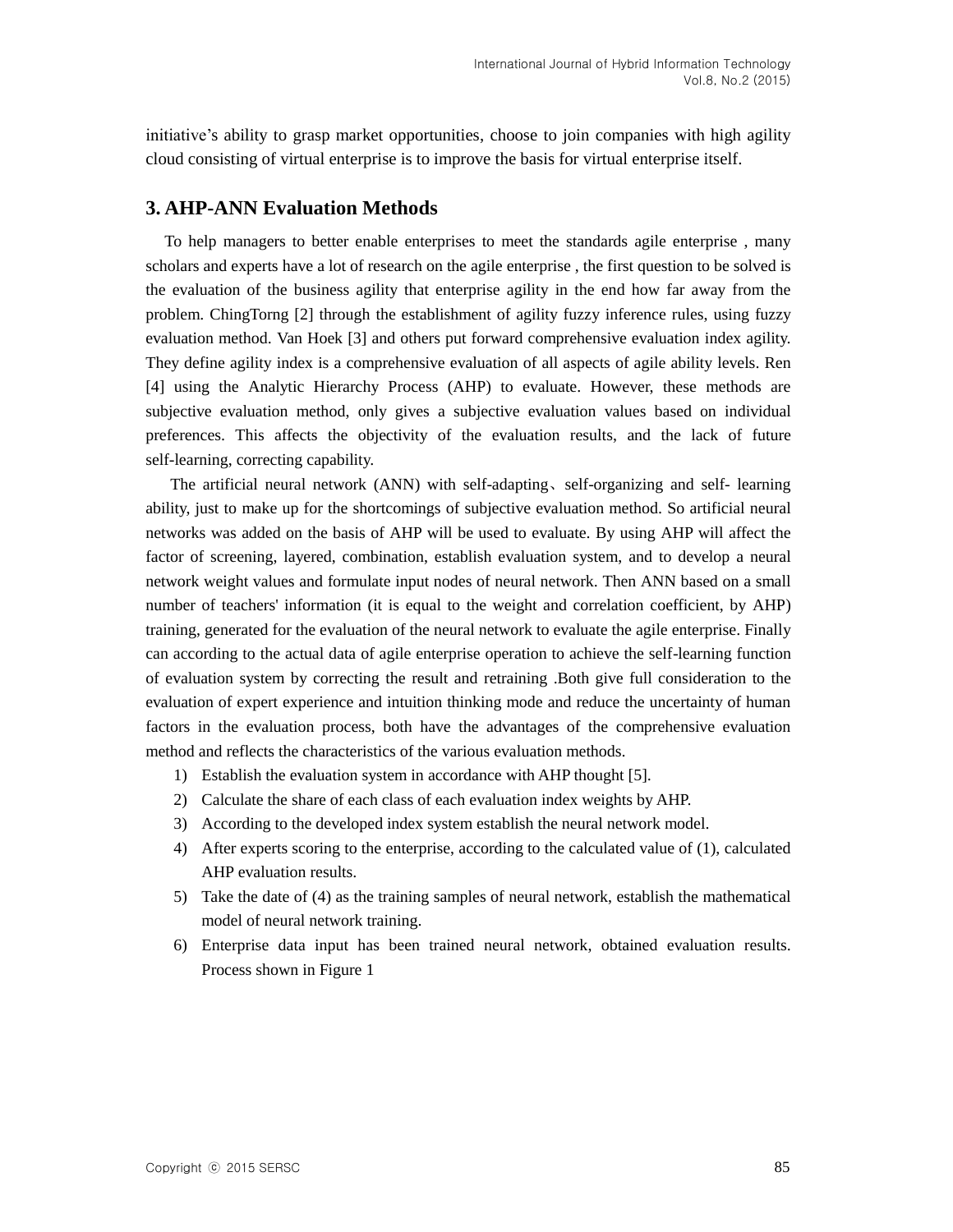

**Figure 1. AHP-ANN**

#### **4. Leaguer Agility Evaluation**

**Example to the interaction of the interaction of the interaction of the interaction of the interaction of the interaction of the interaction of the interaction of the interaction of the interaction of the interaction of** The primary task of agile enterprise is to focus the volatile , uncertain and unpredictable factors on business environment, and make the right responses to it. Therefore, agile enterprise needs to have a lot of different agile ability or resilience to survive in the environment. These capabilities constitute agility elements of the agile enterprise [6] . Agility elements proposed by different scholars have some differences, here refer Yusuf [7] and so develop the 32 agility evaluation indicators - -Comprehensive: concurrent execution of multiple activities, mergers, the patency of corporate information to employees. Competition: Business executive or structure is difficult to imitate or copy, multi-directional adventure capability. Team buildings: the team's powers, allowing individuals to form teams, cross-functional teams, cross-enterprise teams. Technology: the sensitivity of new technologies, the leading extent for existing technology, the capabilities to improve the knowledge and skills, flexible manufacturing technologies. Quality: The quality of the product life cycle to ensure that products with high added value, the first of the right decision, short operating cycles. Change: the degree of corporate culture to adapt changes, continuous improvement. Cooperation: the relationships with customers and suppliers. Forming partnerships rapidly, The connection with customers. co-operation with suppliers . Market: the reaction to change market, introducing new plant products, customer-oriented innovation, customer satisfaction rate. Education: Provide ongoing training, the establishment of a learning organization, multi-skilled and flexible staff, staff skills upgrading. Welfare: the satisfaction rate of employee.

Although these 32 indicators are in detail, but seems redundant and messy, most indicators are descriptive, such as "the first time right decision," is more difficult to quantify evaluation . So, in order to use the AHP's idea with it as the foundation to screening、modify indicators and has a reasonable stratification, while according to the new environment of cloud computing to establish a viable evaluation system shown in Figure 2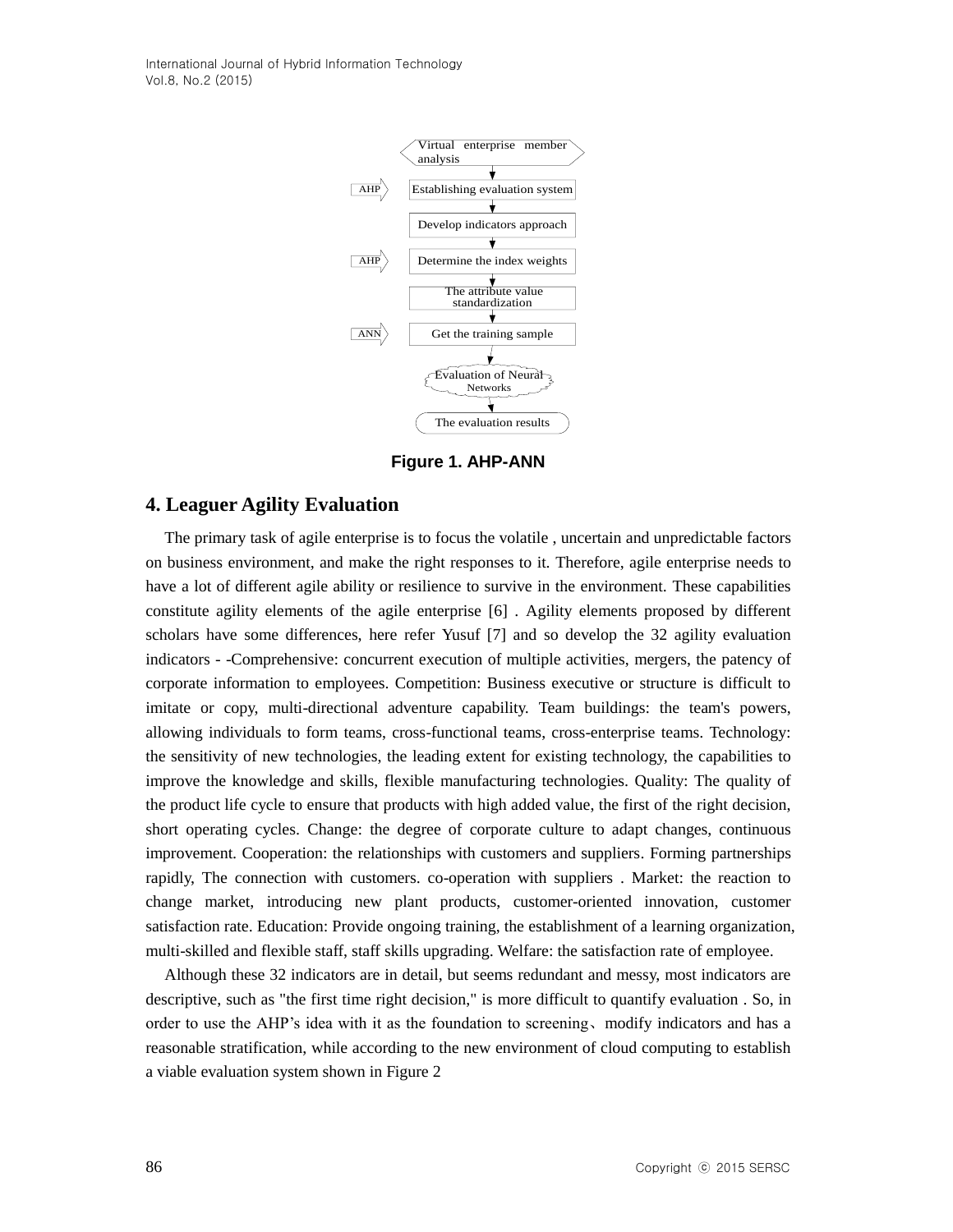

**Figure 2. Leaguer Agility Evaluation System**

Top A (target layer): the evaluation of the target agility evaluation.

The middle layer B(criterion level): The evaluation is divided into six agile ability: B1: ability to apply technology,  $B2$ : staff capacity, $B3$ : Cloud computing management ability,  $B4:$  The cloud service performance,  $B5:$  The cloud environment competition ability,  $B6:$ Ability to work in a cloud environment .The third layer C (factor level): both capability under evaluation factors detailed in each division, a total of 21: C1: New technology sensitivity, C2: Leading technology level, C3: Improve the technical ability, C4: Employee satisfaction, C5: Staff skills upgrading, C6: Decision-making autonomy of employees, C7: Provide training opportunities, C8: Concurrent execution ability, C9: Effect of customer service, C10: Risk ability, C11: The decrease in the number of servers, C12: A quick call to the server,  $C13$ : Simple and efficient management,  $C14$ : Plan flexibility,  $C15$ : The quality of the product, C16: The production cycle, C17: Market growth rate, C18: The added value of the product, C19: Cooperation benefitsC20: Organization reconfiguration ability, C21: Across the enterprise cooperation。

So the paper establishes a clear hierarchy evaluation system, coherent and Factors that layer C are easy evaluation and comparison. Therefore, use AHP can be a good evaluation, draw weights of each factor.

## **5. Factors Indicators Deal**

After the AHP process indicators can generally be attributed to two kinds: efficiency indicators (the bigger the better), cost index (the smaller the better), before use of neural network evaluation expert evaluation is necessary to standardize the evaluation of data processing in its scope interval [0, 1], so you can use the following formula

$$
F_i = \begin{cases} 1; f_i \ge f_{max} \\ \frac{f_i - f_{min}}{f_{max} - f_{min}}; f_{min} < f_i < f_{max} \\ \frac{f_{max} - f_{min}}{f_{max} - f_{min}} \end{cases}
$$
efficiency indicators (the bigger the better)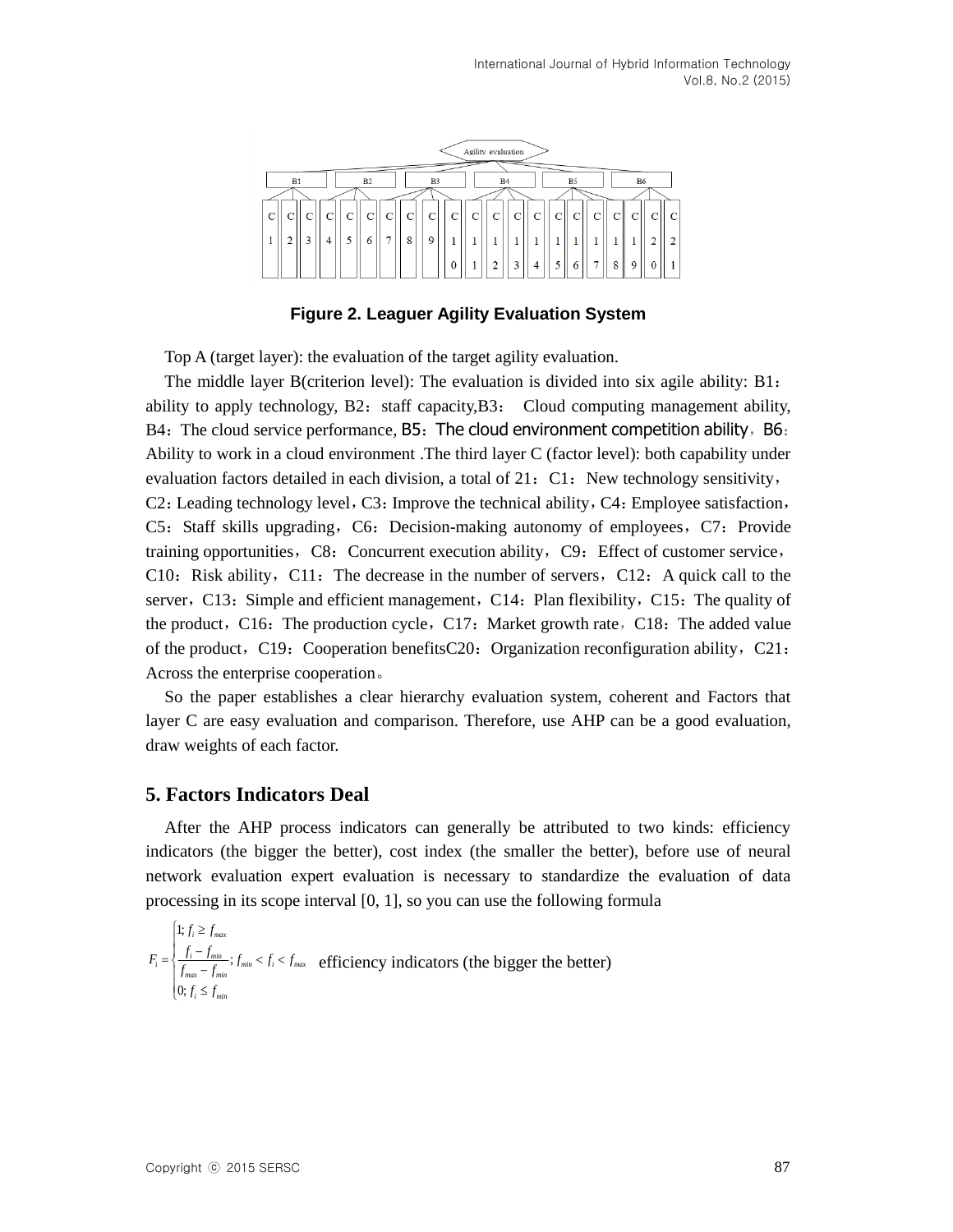$$
F_i = \begin{cases} 1; f_i \ge f_{\text{max}} \\ \frac{f_i - f_{\text{min}}}{f_{\text{max}} - f_{\text{min}}}, f_{\text{min}} < f_i < f \\ 0; f_i \le f_{\text{min}} \end{cases} \quad \text{cost index} \quad \text{(the smaller the better)}
$$

Which of  $F_i$  represents the normalized data one after the other,  $f_i$  indicating the current condition of the enterprise data,  $f_{min}$  and  $f_{max}$  represent the evaluation criteria used in the

optimal face and worst corporate targets.

## **6. The Simulation**

In this paper, using Matlab software simulation, neural network and its AHP procedures are written with.

#### **6.1. AHP Calculate Weights**

In accordance with the above Hierarchical model, the judgment matrix is constructed using pairwise comparison method, employing a number of experts on the evaluation index system in each of the indicators ,given the relative scale and calculate the weight of index weight and then plus weights the total average to determine the final assessment index weights. Suppose has m experts, an indicator  $C_i(i=1,2\cdots6)$  for the right of any given weight  $K_i(i=1,2\cdots m)$ , the

final weight of indicator  $C_i$  is:

$$
W_{i}=\sum_{i=1}^{m}K_{i}/m
$$

Each layer can be obtained relative to the upper right

*W*( $A - B$ <sub>1-6</sub></sub>) = (0.0368,0.0779,0.1913,0.4247,0.1913,0.0779)

*W*( $B_i - C_{i-3}$ ) = (0.6370,0.1047,0.2583,)

*W*(*B*<sub>,</sub> - C<sub><sub>4-6</sub></sub>) = (0.7143,0.1429,0.1429)

*W*(*B*<sub>*z*</sub> - *C*<sub>*z*-*i*</sub></sub>) = (0.0955,0.0955,0.2495,0.5596)

*W*( $B_i - C_{i+1}$ ) = (0.5222,0.0781,0.1998,0.1998)

*W*(*B*<sub>*s*</sub> - *C*<sub>*i*>-is</sub>) = (0.3899,0.3899,0.11524,0.0679)

*W*( $B_i - C_{i+1} = (0.6000, 0.2000, 0.2000)$ 

By the above judgment matrix of the single sort as a result, the comprehensive factors of target layer calculated the total weight (see Table 1).

|   | B1     | B <sub>2</sub> | B3      | <b>B</b> 4 | B5     | B6     | The    |    | total |
|---|--------|----------------|---------|------------|--------|--------|--------|----|-------|
|   | 0.0368 | 0.0779         | 0.01913 | 0.4247     | 0.1913 | 0.0779 | power  | O1 |       |
| U | 0.6370 |                |         |            |        |        | 0.0324 |    |       |

**Table 1. Total Weights of AHP to Calculate the C Layer**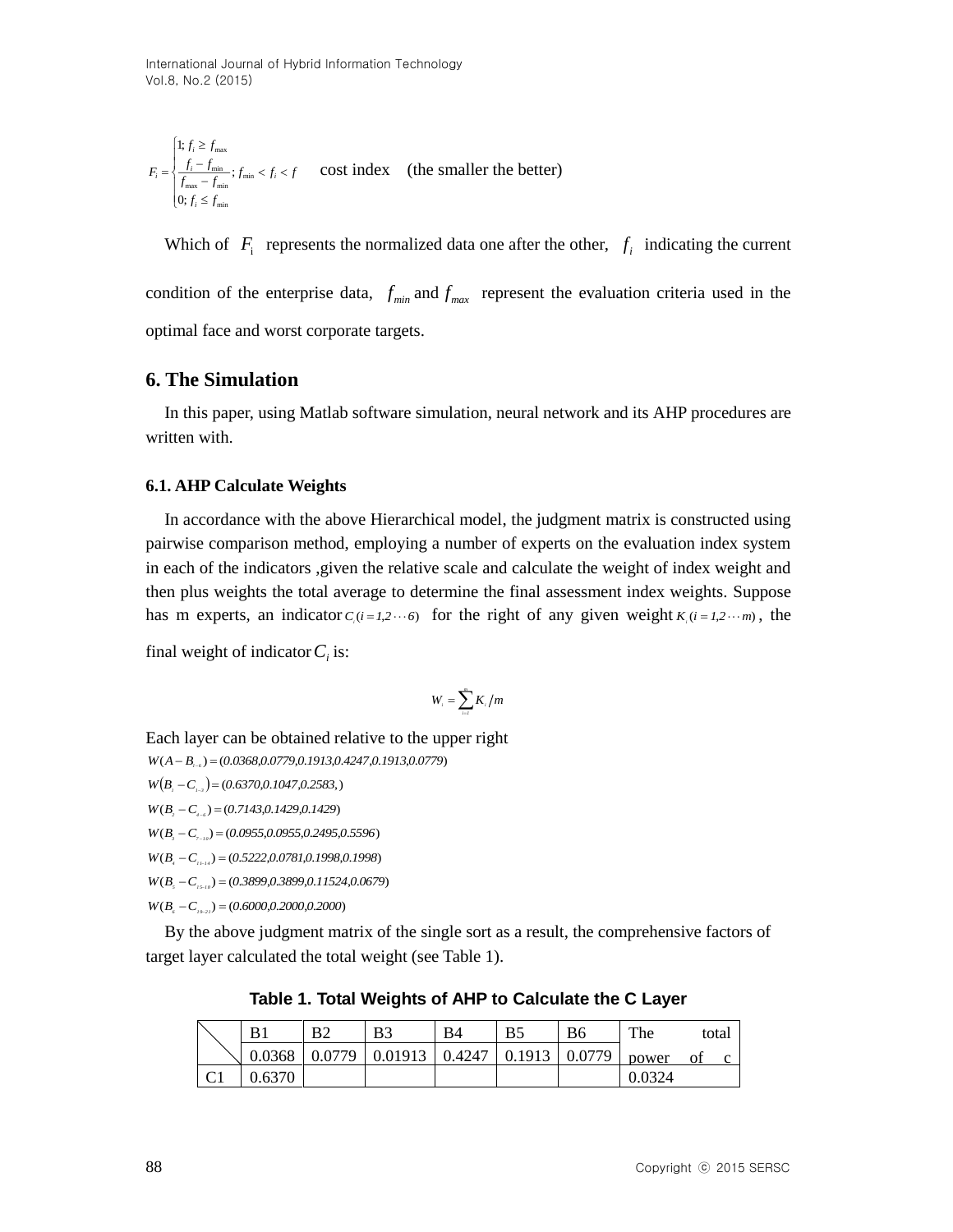| C <sub>2</sub> | 0.1047 |        |        |        |        |        | 0.0038 |
|----------------|--------|--------|--------|--------|--------|--------|--------|
| C <sub>3</sub> | 0.2583 |        |        |        |        |        | 0.0095 |
| C <sub>4</sub> |        | 0.7143 |        |        |        |        | 0.0556 |
| C <sub>5</sub> |        | 0.1429 |        |        |        |        | 0.0111 |
| C <sub>6</sub> |        | 0.1429 |        |        |        |        | 0.0111 |
| C7             |        |        | 0.0955 |        |        |        | 0.0182 |
| C8             |        |        | 0.0955 |        |        |        | 0.0182 |
| C9             |        |        | 0.2495 |        |        |        | 0.0477 |
| C10            |        |        | 0.5596 |        |        |        | 0.1070 |
| C11            |        |        |        | 0.5222 |        |        | 0.2217 |
| C12            |        |        |        | 0.0781 |        |        | 0.0331 |
| C13            |        |        |        | 0.1998 |        |        | 0.0848 |
| C14            |        |        |        | 0.1998 |        |        | 0.0848 |
| C15            |        |        |        |        | 0.3899 |        | 0.0745 |
| C16            |        |        |        |        | 0.3899 |        | 0.0745 |
| C17            |        |        |        |        | 0.1524 |        | 0.0291 |
| C18            |        |        |        |        | 0.0679 |        | 0.0129 |
| C19            |        |        |        |        |        | 0.6000 | 0.0467 |
| C22            |        |        |        |        |        | 0.2000 | 0.0155 |
| C21            |        |        |        |        |        | 0.2000 | 0.0155 |

#### **6.2. Neural Network is Established in this Paper**

Have proved that for any in a continuous function of closed interval can with a single hidden layer feed forward network approximation. So ANN is a choose include input layer, hidden layer and output layer three layers BP network, because the parameters related to the evaluation has 21, so the number of input layer nodes is 21as the output layer node number is 1, on behalf of the member of the virtual enterprise agility. Finally the whole network structure as the 21-15-1 transfer function of hidden layer for tansig, because agile output value between  $0 \sim 1$ , output layer transfer function for the logsig, learning accuracy of 10-3. Neural network training takes the momentum of the gradient descent method. It introduces a momentum, momentum item refers to the right of each value and the domain change quantity before adding a quantity, so the first K loops of weights and threshold change can be expressed as

 $\Delta w(k + 1) = -a_K g_w(k) + mc^* \Delta w(k - 1)$  $\Delta b(k + 1) = -a_{k} g_{k}(k) + mc^{*} \Delta b(k - 1)$ 

Among them,  $g_w(k)$ ,  $g_b(k)$  respectively represent the performance function of weights and

threshold gradient,  $a_k$  is a vector,  $mc$  is the momentum coefficient. Momentum of the gradient descent method has quick training function, and effectively avoids the problem of local minimum BP neural network.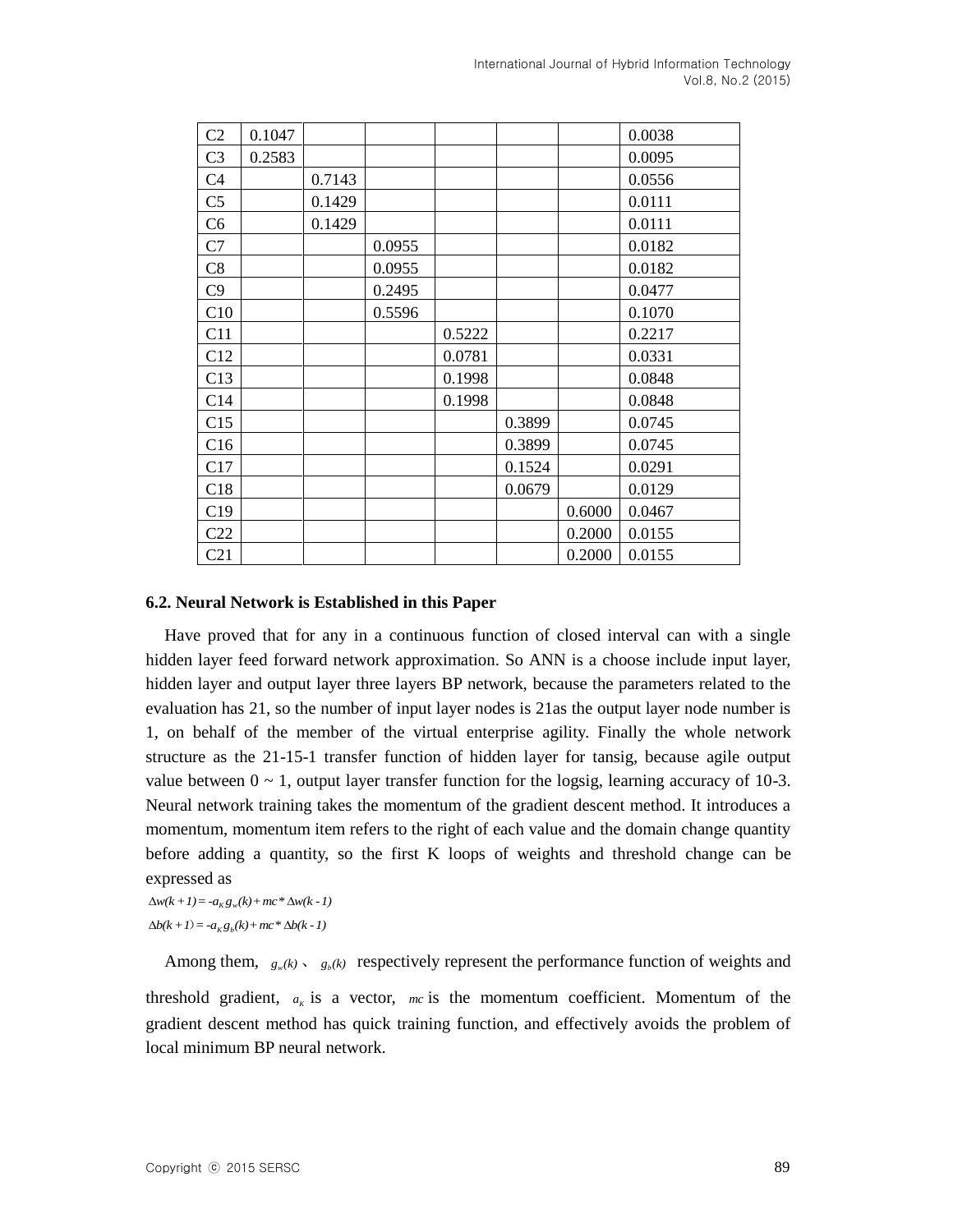## **6.3. Test and Analysis of the Model**

Select experts to evaluate 12 enterprises, after the data processing and normalized [8], using AHP method to evaluate the results, and then as sample for neural network training, the AHP results comparing with the results of neural network are shown in Table 2.

|   | <b>AHP</b> | ANN    |    | AHP    | <b>ANN</b> |
|---|------------|--------|----|--------|------------|
|   | 0.8598     | 0.8611 |    | 0.7544 | 0.7501     |
|   | 0.8346     | 0.8317 | 8  | 0.7779 | 0.7808     |
|   | 0.8471     | 0.8495 | 9  | 0.7817 | 0.7828     |
|   | 0.9046     | 0.9018 | 10 | 0.7373 | 0.7367     |
|   | 0.8741     | 0.8646 | 11 | 0.6586 | 0.6584     |
| 6 | 0.8852     | 0.8927 | 12 | 0.6585 | 0.6565     |

**Table 2. The AHP and ANN Training Results**

You can see the result of neural network training error is very small (root mean square error less than 3%). Showed that ANN has a good will of approximation determined by AHP, and then used two not training results to test its ability to predict, according to expert evaluation parameters are shown in Table 9.

Enterprise parameters AHP ANN 0.91 0.93 0.93 0.92 0.99 0.96 0.920.96 0.95 0.94 0.96 0.93 0.93 0.98 0.92 0.92 0.8879 0.8996 0.8879 0.8996

| Table 3. Prediction Results of AHP and ANN |  |  |
|--------------------------------------------|--|--|
|                                            |  |  |

Results close to, it shows that ANN can independently evaluate the data, and the results are as expected. Afterwards, the actual data of the enterprise can be directly added to the neural network training, thus, the evaluation results of neural network can be more close to reality, which fully reflects the neural network has self- learning ability from the sample.

## **7. The Conclusion**

0.92 0.72 0.94 0.84 0.85

0.86 0.86 0.89 0.78 0.95

0.83 0.75 0.96 0.98 0.98 0.89 0.96 0.97 0.85 0.98 0.97 0.78 0.75 0.79 0.88 0.78

In this paper, the AHP - ANN method was applied to evaluate agility, after establishing the evaluation system, by learning from samples of AHP, fully absorb the summary evaluation expert's experience, knowledge, subjective judgment, and the ability to weigh the importance of targets. Integrated neural network method can be used to better conform to the agile enterprise

0.8778 | 0.8841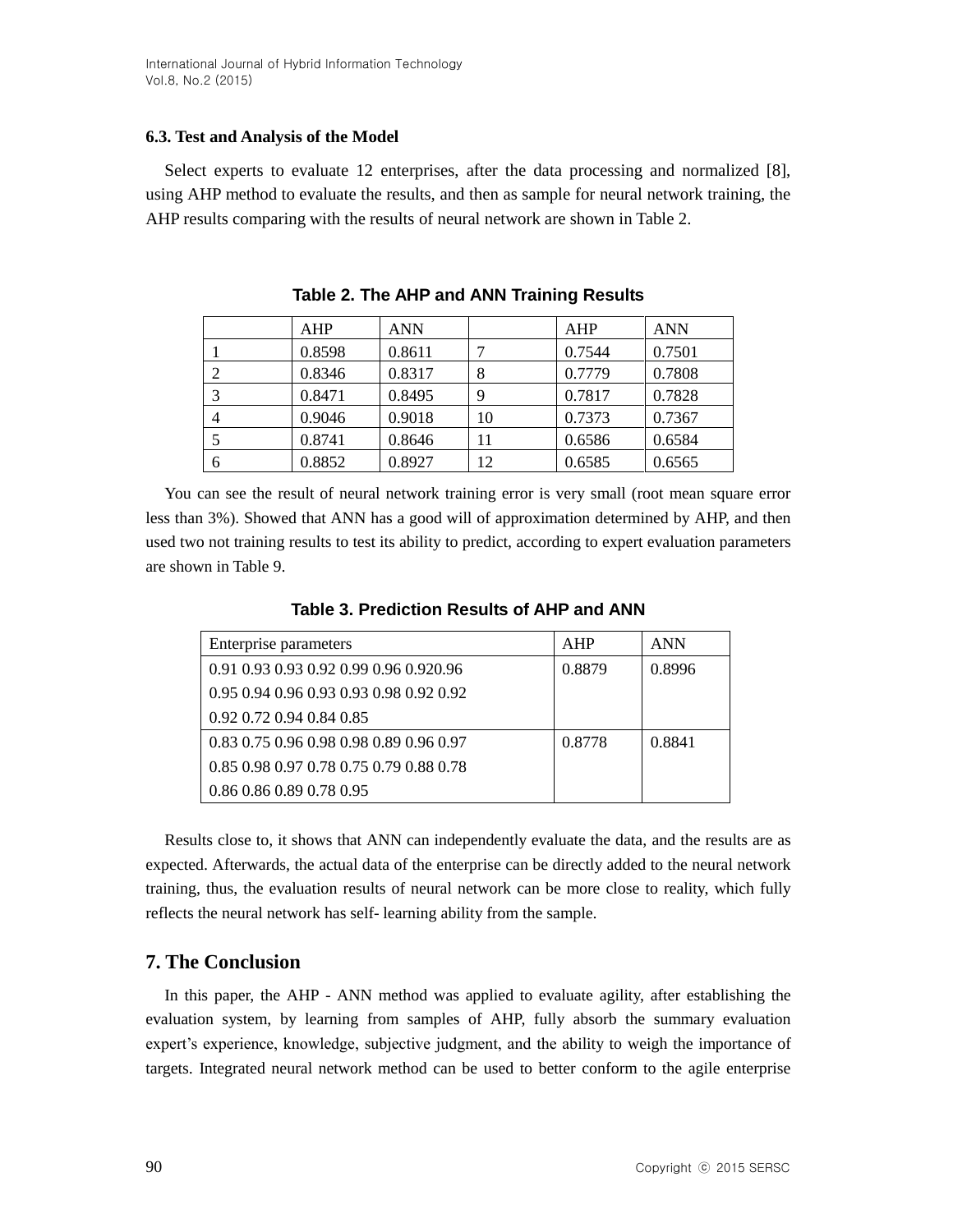agility evaluation of uncertain nonlinear complex relationship between various factors; and make the evaluation results are objectivity and reliability. You can also self-learning through continuous operation of the enterprise actual data, expand the knowledge capacity, update training of the neural network. However, in a cloud computing environment, virtual enterprise will be more appropriate, and more powerful. Cloud computing as a new computing mode, do not need to purchase or hosting server, do not need to build a data center, but it can take the IT resources, data, application as a service to the user via the Internet; while do not need to recruit IT professionals , cloud computing as a kinds of new infrastructure management, was able to put large、highly virtualized resource together to form a huge pool of resources , provide unified services. This will make the evaluation results more in line with the actual situation. It is used to evaluate the agility. It can get good results, can provide the necessary technical support and reference for the business transformation into agile enterprises.

#### **References**

- [1] A. Abouzied, K. Bajda-Pawlikowski, J. Huang and D. J. Abadi, "HadoopDB inaction: building real word applications [C]", Proceedings of the 2010 international conference on Management of data, New York: ACM, (**2010**).
- [2] M. Slaney and E. Y. Chang, "Processing Web-Scale Multimedia Data [C]", Proceedingsof the international conference on Multimedia, New York: ACM, (**2010**), pp. 1771-1772.
- [3] P. Mika, "Distributed Indexing for Semantic Search [C]", Proceedings of the 3rd International Semantic Search Workshop, New York: ACM, (**2010**).
- [4] IDC. IT Cloud Services User Survey, pt.2: Top Benefits & Challenges[R/OL], (2008-10-2)[2009-01-21]. http://blogs.idc.com/ie/?p=210.
- [5] X. Si Jiang and F. Yan, "Cloud computing is analyzed and the information security [J]", Beijing institute of electronic science and technology, vol. 4, (**2008**), pp. 1-4.
- [6] D. Li Qian and N. Chen, "Extraction of the era of cloud computing GIS development [J]", Anhui agricultural science, vol. 31, no. 72, (**2009**), pp. 15556-15557155.
- [7] J. Geelan, "Twenty One Experts Define Cloud Computing [R/OL]", (2009-01-04)[2009-02-17].
- [8] http://virtualization.sys-con.com/ node/612375.
- [9] J. A. Kumar and L. S. Ganesh, "Balancing knowledge strategy: codification and personalization during product development", Journal of Knowledge Management, vol. 15, no. 1, (**2011**), pp. 118-135.